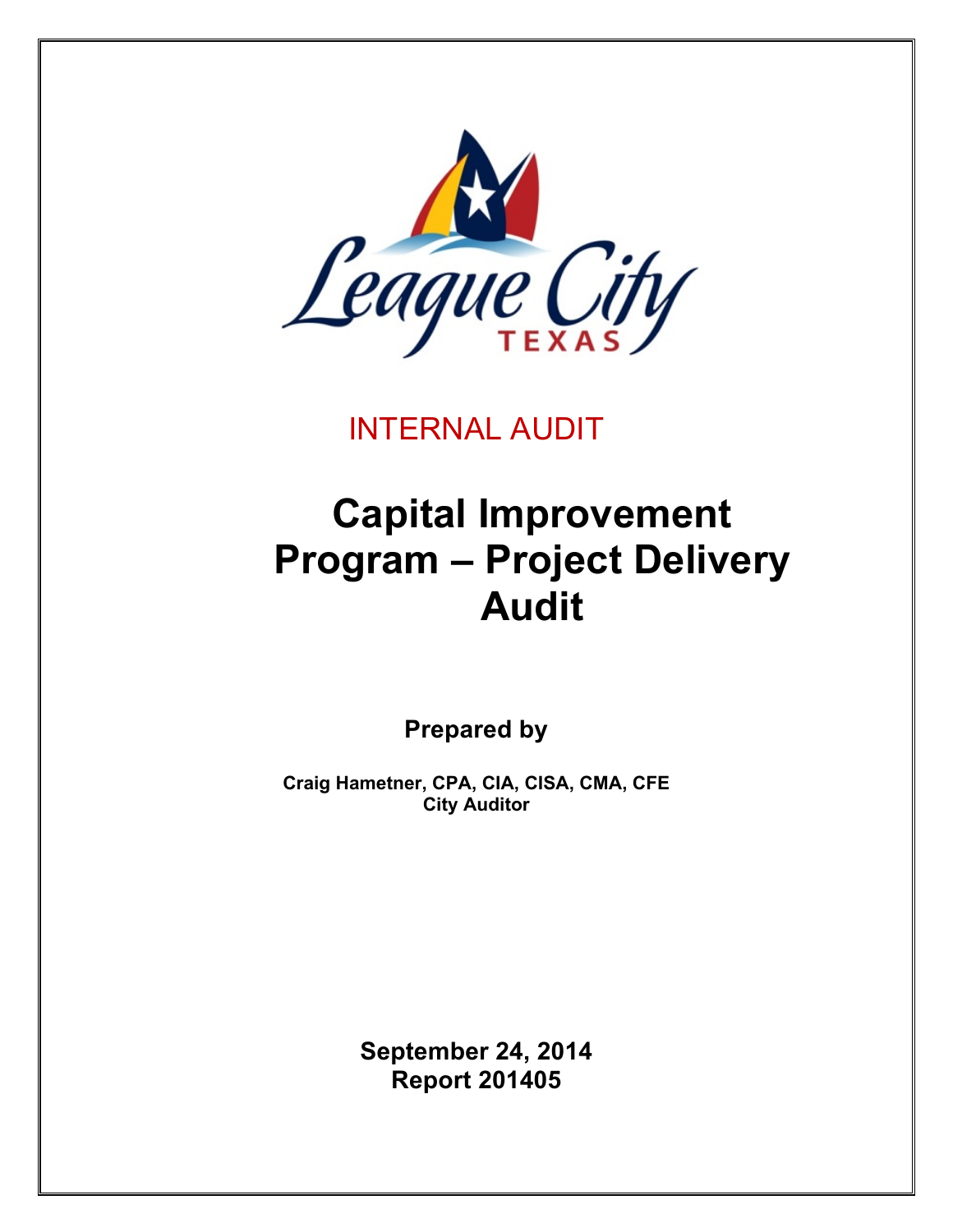# **Table of Contents**

# Page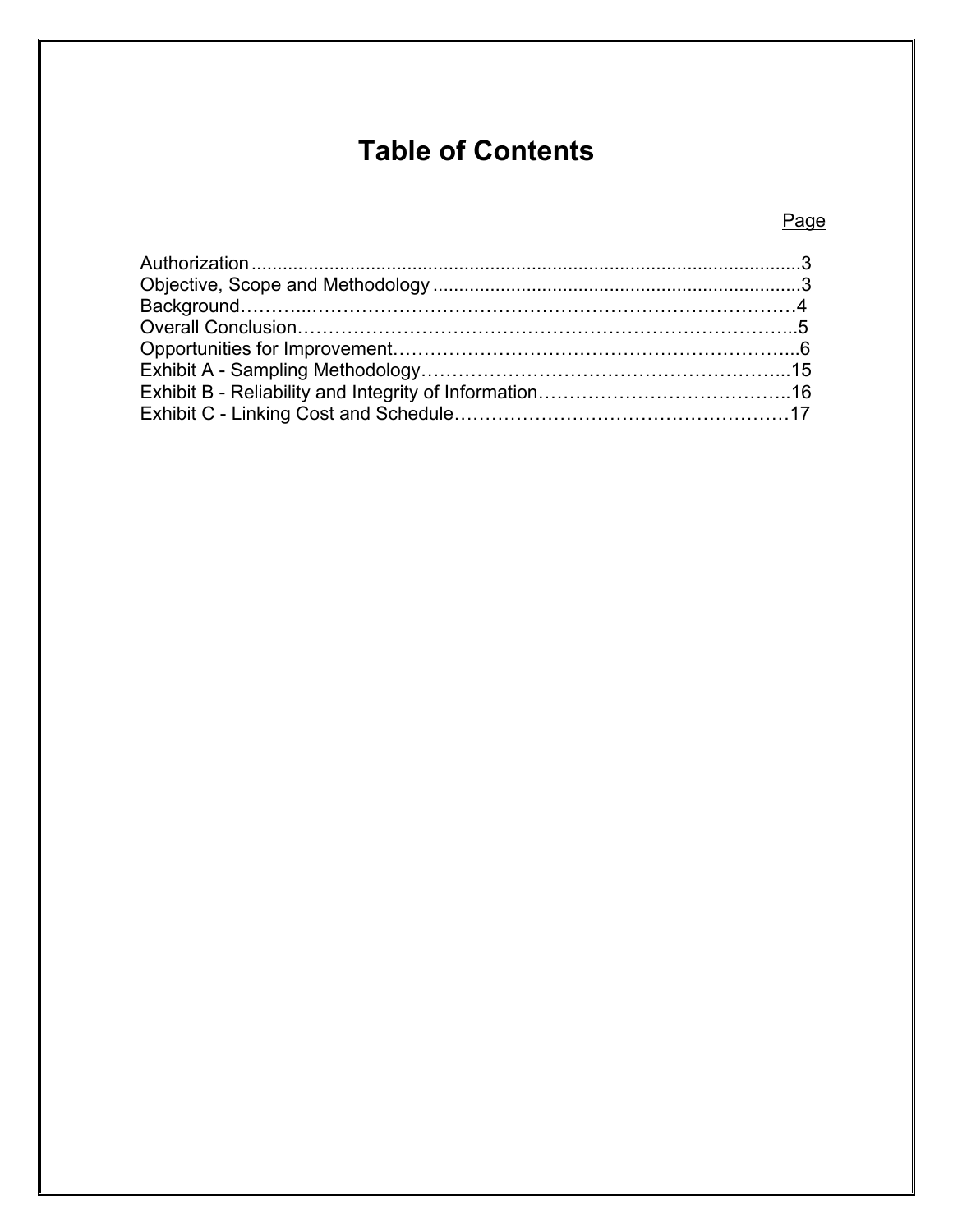# **Authorization**

The City Auditor has conducted a Capital Improvement Program (CIP) – Project Delivery audit. This audit was conducted under the authority of Resolution #2013- 51 and in accordance with the Annual Audit Plan approved by the League City, City Council.

#### **Objective**

The objective of this audit was to determine if the process is as efficient and effective as it can be. The two sub-objectives are as follows:

- 1) Determine if general controls are sufficient and appropriate
- 2) Determine through sampling if there are any notable lapses in Project **Delivery**

#### **Scope and Methodology**

The City Auditor conducted this audit in accordance with Generally Accepted Government Auditing Standards except this audit function has not had an external peer review. Those standards require planning and performing the audit to obtain sufficient, appropriate evidence to provide a reasonable basis for the findings and conclusions based on the audit objectives. The City Auditor believes that the evidence obtained provides a reasonable basis for the findings and conclusions based on the audit objectives.

The sampling methodology is discussed in Exhibit A and the reliability and integrity of information is discussed in Exhibit B.

To adequately address the audit objectives and to describe the scope of work on internal controls, the City Auditor has:

- Inquired with the previous Director of Engineering and current Interim Director of Engineering regarding their processes
- Read other cities audits and project delivery manuals, presentations to city council, best practices
- Examined project books which contain all essential information regarding the Capital Improvement Project

While there are many different types of audits related to a CIP audit, this audit primarily emphasized Project Delivery. Regarding Project Delivery this audit emphasized the Project Management side of Project Delivery. Project Management includes the monitoring elements of quality, cost and schedule (time) and the managing elements of risk, talent and scope. This audit also evaluated whether the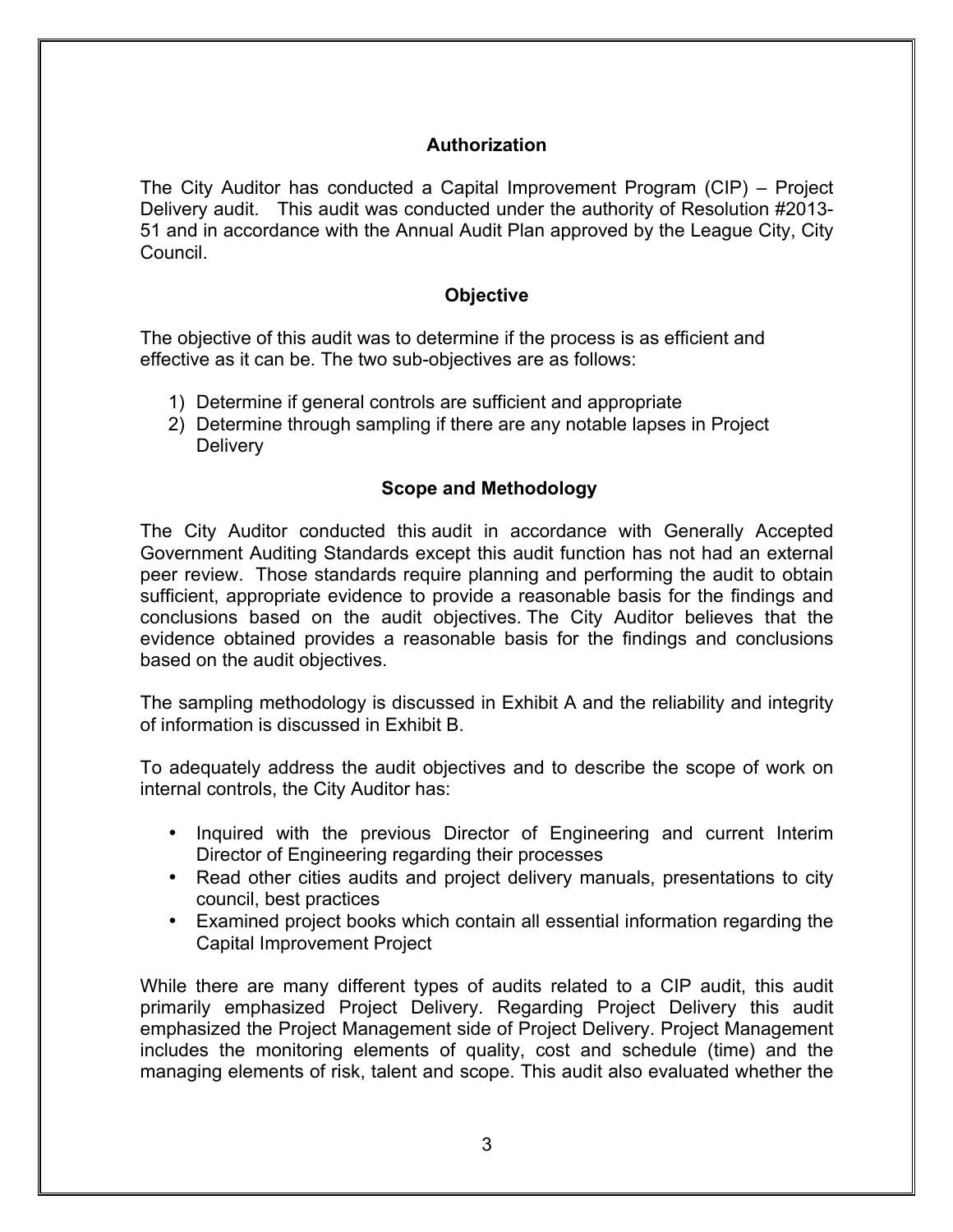city has the means to determine if efficiency and effectiveness over Project Delivery is present.

The previous Director of Engineering developed a Project Delivery Plan Manual which is to be followed by the Project Managers. According to the memo prefacing the Manual (Page 2), the Project Managers roles and responsibilities for schedule are as follows:

- 1) Council Action Dates/Decision Points
- 2) Land Acquisition Strategy and Schedule
- 3) Preliminary Engineering/Engineering Agreements
- 4) Engineering Schedule
- 5) Utility Relocation Schedule
- 6) Bid Schedule
- 7) Construction Schedule

This audit used the Project Delivery Plan Manual (completed 10/21/13) as a guide for how the Project Delivery process should work. According to this source (Page 1), "This project delivery plan addresses many of the steps necessary to successfully deliver a project from start to finish. The items listed below shall help direct the Project Manager (PM) in developing a successful Capital Improvement Project and allow the PM to manage the project from inception to construction while maintaining budget and schedule." Noteworthy here is the concern for both budget and schedule. On Page 2 of the memo prefacing the manual it is stated, "It is understood that schedule is very important to a successful CIP project. The PM is responsible for ensuring the development of a manageable schedule and the maintenance of that schedule."

This audit is about Project Delivery for separate projects. It is not intended to evaluate the different Project Delivery methods.

The deficiencies in internal control that are significant within the context of the audit objective and based upon the audit work performed are stated in the Opportunities for Improvement section starting on page 6.

#### **Background**

Currently, the city is informed of CIP progress by the Monthly CIP Status Report. As of the April/May 2014 time period there were 60 active projects. The break-out by program area is as follows:

- $\triangleright$  Streets 10
- $\triangleright$  Traffic 5
- $\triangleright$  Drainage 4
- $\triangleright$  Police 1
- $\triangleright$  Fire 1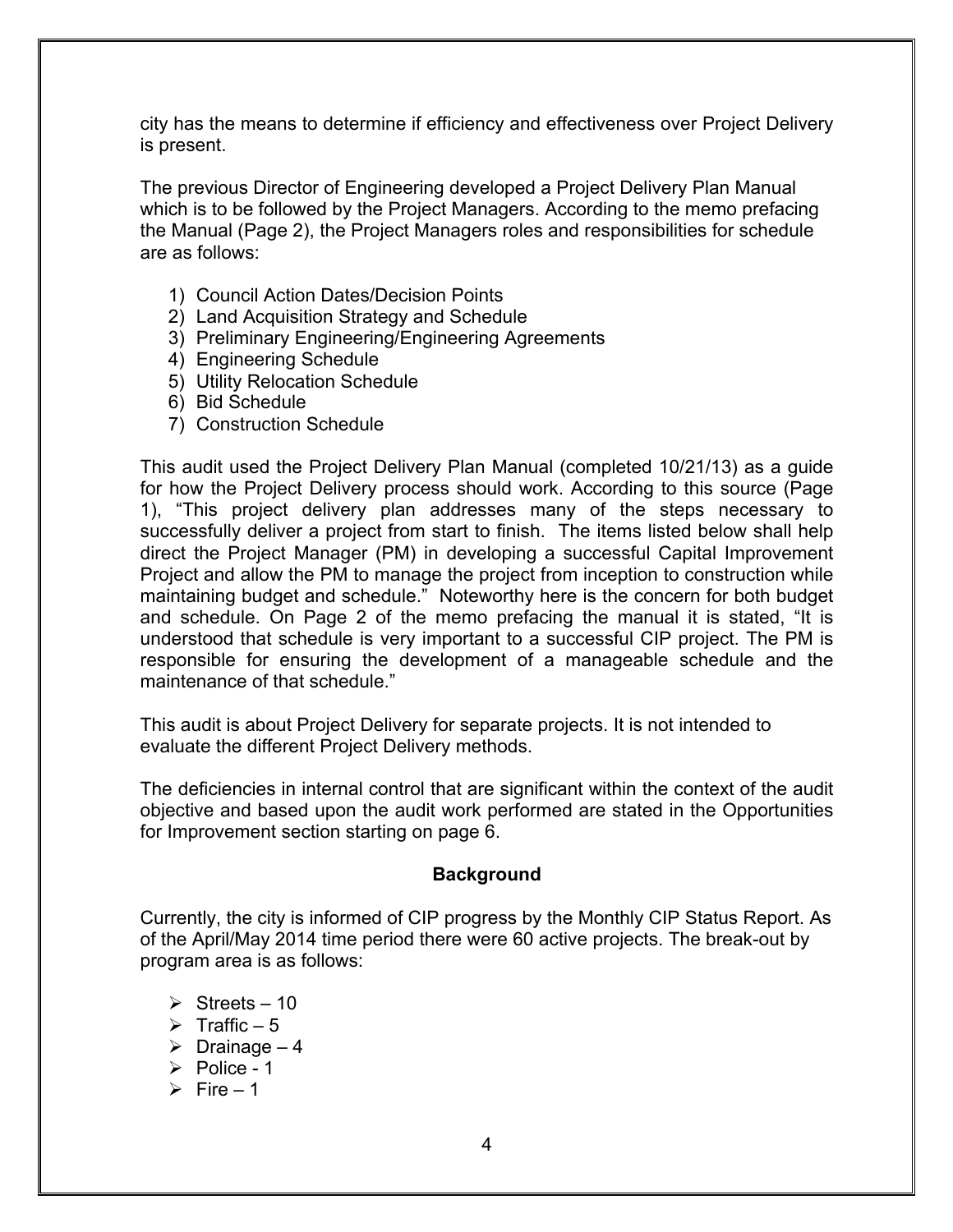- $\triangleright$  FMS 1
- $\triangleright$  Facilities 3
- $\triangleright$  Parks 7
- $\geq$  Economic Development 3
- $\triangleright$  Water 17
- $\triangleright$  Wastewater 8

The city has three primary project managers that are responsible for all 60 projects. Along with the primary project managers, the city has three part-time project managers. Two employees provide CIP program support.

A way to illustrate the Project Delivery process is by way of Gauges and Levers. Gauges tell us how we are doing. Gauges include cost and time. Levers are the way to manipulate or produce the results on the gauges. Examples of levers are Scope, Risk and Personnel. To optimize the Project Delivery Process it has been said that the Project Manager needs to keep their hands on the levers and the eyes on the gauges. The levers control the reading of the gauges. In other words, one must manage the levers and monitor the gauges. $1$ 

Project Delivery comes down to these key questions that Capital Projects need to answer.

- $\triangleright$  Is it on-time and on-budget?
- $\triangleright$  How can we improve the process?

# **Overall Conclusion**

The Project Delivery Manual provides a very good foundation for the project managers; however, several improvements should be made to it.

The city's reporting system for the CIP actual vs. budget dollars is in place and working effectively with quarterly reports being generated and disseminated to the various users.

The city's reporting system for the CIP actual schedule vs. budget schedule needs improvement along with linking schedule with cost. Without a comprehensive reporting system, the city lacks the means to determine root causes for project delivery failures.

 $1$  From the article, "Project Levers and Gauges" by Stacy Goff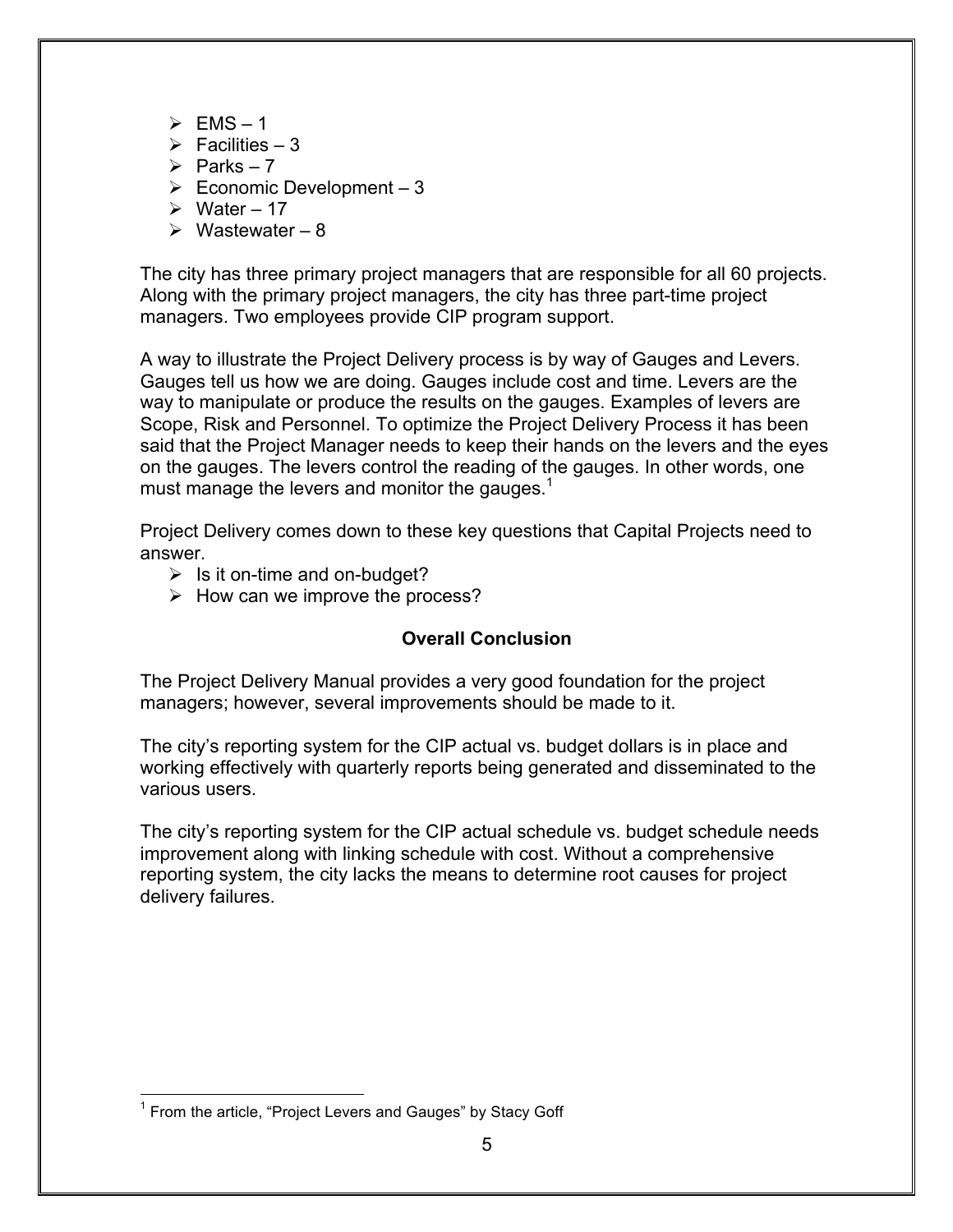# **Opportunities for Improvement**

During the audit there was identified certain areas for improvement. The audit was not designed or intended to be a detailed study of every relevant system, procedure, and transaction. Accordingly, the Opportunities for Improvement section presented in this report may not be all-inclusive of areas where improvement might be needed.

Management is in a unique position to best understand their operations and may be able to identify more efficient and effective approaches to the following recommendations:

#### **Finding #1 – Project Delivery Manual – Sub-objective #1**

**Condition (The way it is)**

The Project Delivery Manual does not address several important Project Management tasks. They are as follows:

- 1) Lessons Learned Section
- 2) No Past History Kept on Contractors
- 3) No Discussion on Risk Analysis
- 4) No Discussion on Project Manager Performance Measurements
- 5) No Discussion on Linking Cost and Schedule
- 6) No Discussion on Project Management Thresholds

#### **Criteria (The way it should be)**

Project Delivery Manual should be comprehensive enough to give proper guidance to the responsible parties.

**Effect (So what?)**

Continuous improvement in Project Delivery may be hampered which may increase the cost of the project and delay the project completion. This in turn may lead to public sensitivity risk. Projects may show increases in schedule and cost. Indirectly, additional planning and oversight may be required.

**Cause (Difference between condition & criteria)**

Compiling a Project Delivery Manual is a difficult task to get comprehensive enough the first time around.

**Recommendation**

Revise the Project Delivery Manual and implement the following sections:

1) Lessons Learned Section – Discussion during and after the project should note what went right with the project and what went wrong. This should be written to memorialize and mine the information for future reference. Documentation should include naming the issue, a brief description of problem or success, impact on the project and the process improvement recommendations. Consequences of not having a project review of lessons learned are the increased likelihood of repeating actions that might have caused: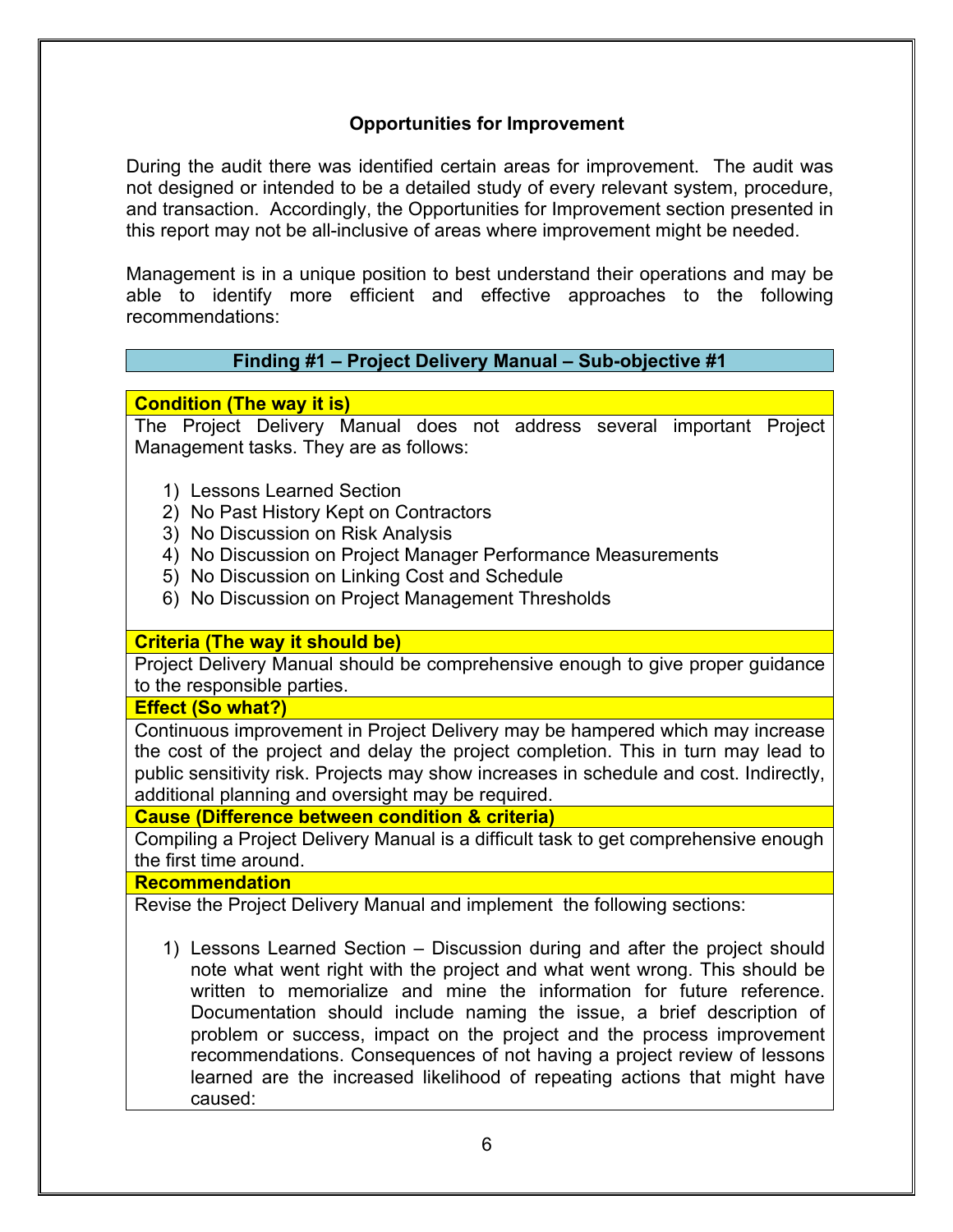- $\triangleright$  Project Failures
- $\triangleright$  Budget Overruns
- ▶ Scope Creep
- $\triangleright$  Reduced Quality from Expectations
- $\triangleright$  Missed Scheduled Deadline<sup>2</sup>

This provides a means of continuous improvement for Project Delivery and facilitates Life Cycle Management for Capital Projects.

- 2) No Past History Kept on Contractors This information can be helpful for future projects. This may be part of the Lessons Learned Section. A grading system for contractors could facilitate the process. Contractors are part of the city's third party risk and as such that risk must be managed and monitored. A helpful guide is the Federal Acquisition Regulation (FAR) Subpart 42.15 – Contractor Performance Information.
- 3) No Discussion on Risk Analysis Risks can damage projects. Risks can increase costs by setting projects back. One of the levers the city must manage is risk in the contract.

Through inquiry it was found that discussion does take place regarding risk but no written documentation exists. The purpose of a risk analysis for capital construction projects is to determine the likelihood of mistakes and the magnitude of associated project costs and project delays.

The Project Delivery Manual mentions the use of Gantt Charts. While Gantt Charts are a useful and easy way to provide accountability to the scheduling function they do not provide information on the critical path of tasks for the project. The critical path can make or break the scheduling of a project. It should be part of the risk analysis. Risks should be mitigated before they happen.

- 4) No Discussion on Project Manager Performance Measures Performance measures assist in the management of talent. The purpose of performance measurement is to help organizations understand how decision-making processes or practices have led to success or failure in the past and how that understanding can lead to future improvements. They are also a mechanism for accountability and a method to identify areas for improvements. Considerations can be given to the following Project Management Performance Measures:
	- $\triangleright$  Schedule
		- Deviation from planned schedule (days)
		- Length of time to design

 $2$  From the article, "Importance of Lessons Learned in Project Management" by Dianne Davenport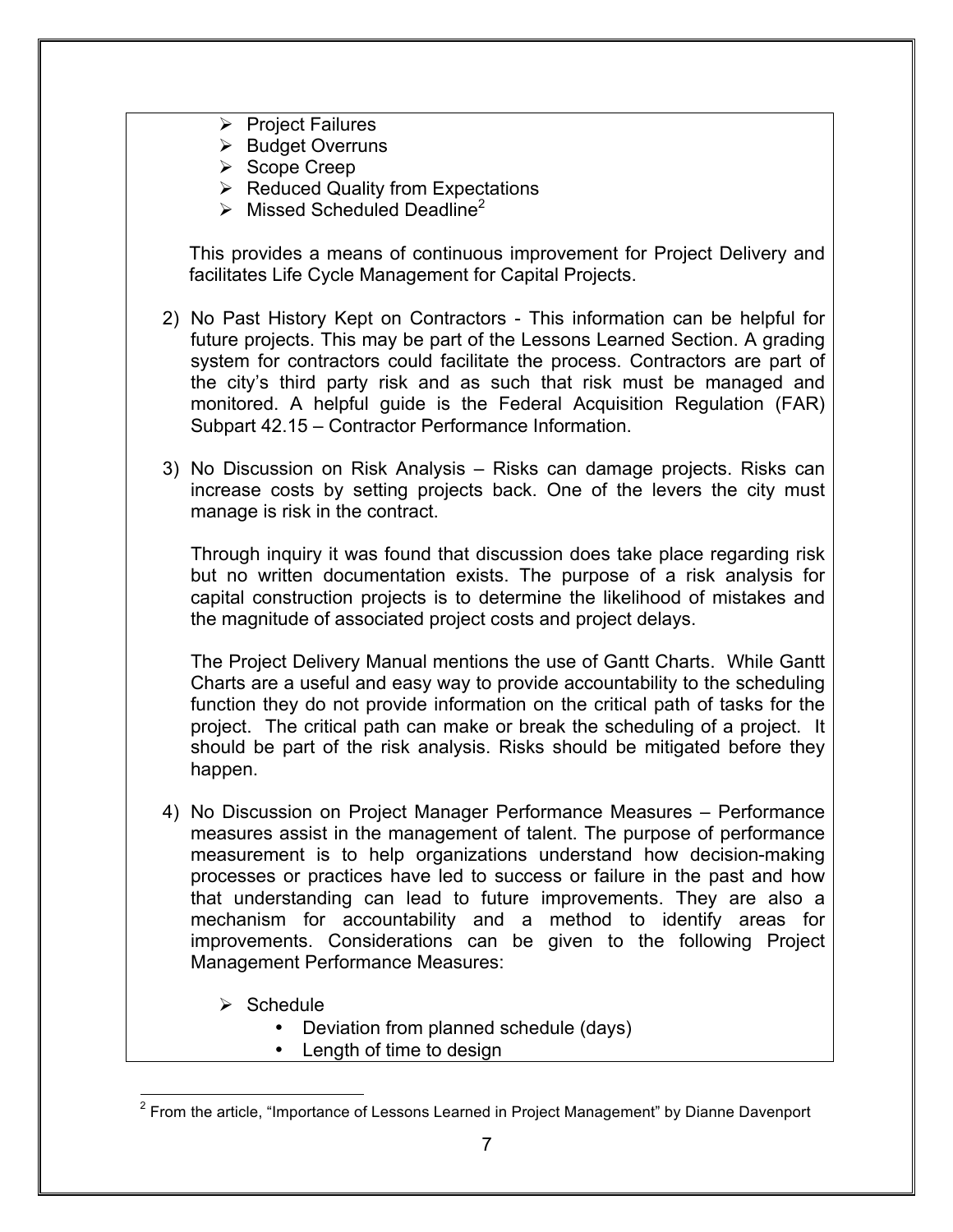- Number of milestone dates missed more than once
- $\triangleright$  Budget
	- Design cost as a percentage of budget
	- Construction as a percentage of overall cost
	- Construction engineering as a percentage of construction cost
	- Preliminary engineering as a percentage of overall project cost
	- Change order costs as a percentage of overall project cost
- $\triangleright$  Scope
	- Change in cost estimate at 30, 60, and 90 percent design
	- Percentage of established project objectives met at closeout (based on project manager review)
- **Quality** 
	- Number of change orders caused by design errors
	- Results of citizen satisfaction survey<sup>3</sup>

You can't manage what you can't measure. It's like sailing a ship without a compass. The first step is to know what do your Project Manager's need to accomplish and how do the metrics support the business processes.

- 5) No Discussion on linking Budget and Schedule There were no reporting requirements that were found for actual schedule versus budget schedule and relating it to actual cost vs. budget costs. See Exhibit C for explanation on how this can be accomplished.
- 6) No Discussion on Project Management Thresholds Projects of different size ranges have different key characteristics. For example, a small project size may only expend a small amount of effort that being measured in work hours. This is opposed to a larger project which will take a large effort based on work hours. Likewise, the same holds true for the duration of the project and the ideal staffing. The role of the Project Manager can change from a small project (worker/coordinator) to (manager/leader) for large projects.

The bottom line is that resources must be dictated by the size of the project. If there is large project that you work as a medium project there is added risk. Or, having an aggressive due date for a large project creates added risk. Developing Project Thresholds require good mining of project history.

Different projects require different resources. Thresholds can be created for total cost of the project, total estimated time/effort in days (not calendar or continuous), or staffing requirements (current employees in place) vs. (cross-functional teams).

The reporting requirements should also be taken into consideration

<sup>&</sup>lt;sup>3</sup> From the City of Seattle report, "Capital Improvement Program Study of Seattle Transportation," September 6, 2001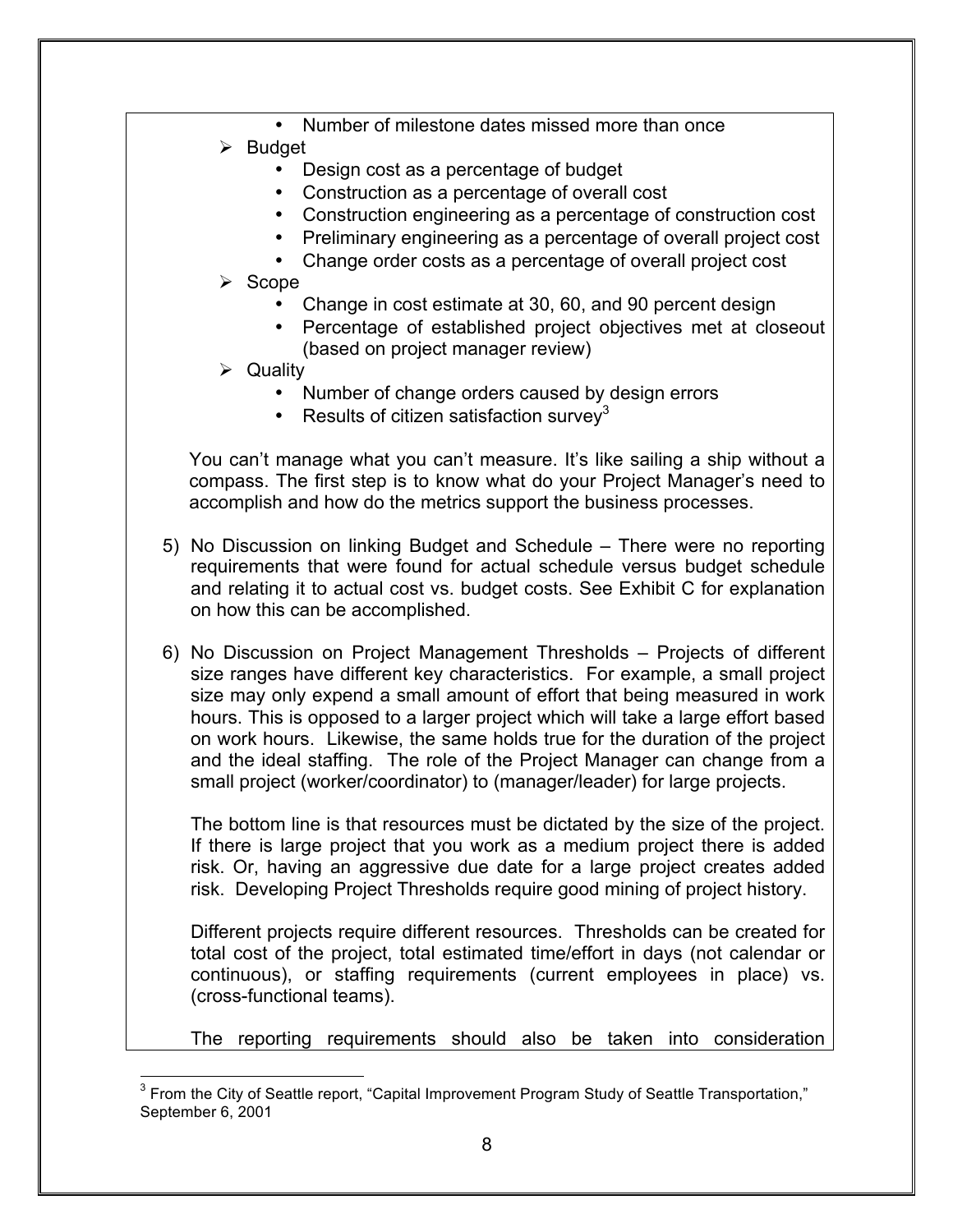depending on the size of the project. For example, a large project could use Earned Value Analysis while a smaller project could use a simple Gantt Chart.

#### **Management Response**

Generally agree …

1. The development and use of the project manual is an evolution to incorporate what works, what is important from a historical perspective and what is useful in the active management of projects. The current version is a first generation completed in October of 2013.

Many of the schedule issues relate to preliminary project design/development such as: development of a consensus from the stake holders regarding scope and routing, approval of scope and routing, and processing through other agencies. In addition, changes in priorities, changes in staff, funding and acquisition of property also influence project schedules.

- 2. We keep history of contractors within each project file…it is not quantified but information is available regarding communications on how issues are addressed, change order negotiations and approvals, and schedule of the project. With the assistance of the Assistant to the City Manager a contractor/vendor report card is being developed that will make the information more readily available.
- 3. Agree
- 4. Project managers are reviewed as needed and formally at least annually. Documentation in the project manual/file will be improved to explain deviations in schedule and costs. In addition we meet weekly as a group to discuss projects, project schedules, obstacles, critical path items, measured risk, etc. in an effort to strategize collectively to push projects forward and minimize delay and risk.
- 5. Agree this should be improved. Currently the quarterly report reflects the adopted budget and a current budget. This has not been integrated into the project manual.
- 6. We agree that projects share some typical qualities…there is a contract/ agreement; there is a procurement process, payment process, etc. Then there are unique characteristics that impact the level of detail and sophistication required to reasonably tract and monitors the project. Minor projects with short duration do not need the same level of detail. Each project needs to be evaluated at implementation and the appropriate levels of the Project Manual need to be used as the project moves forward. We will continue to monitor the applications of the process and refine the manual as necessary based on type, size and duration of a particular project.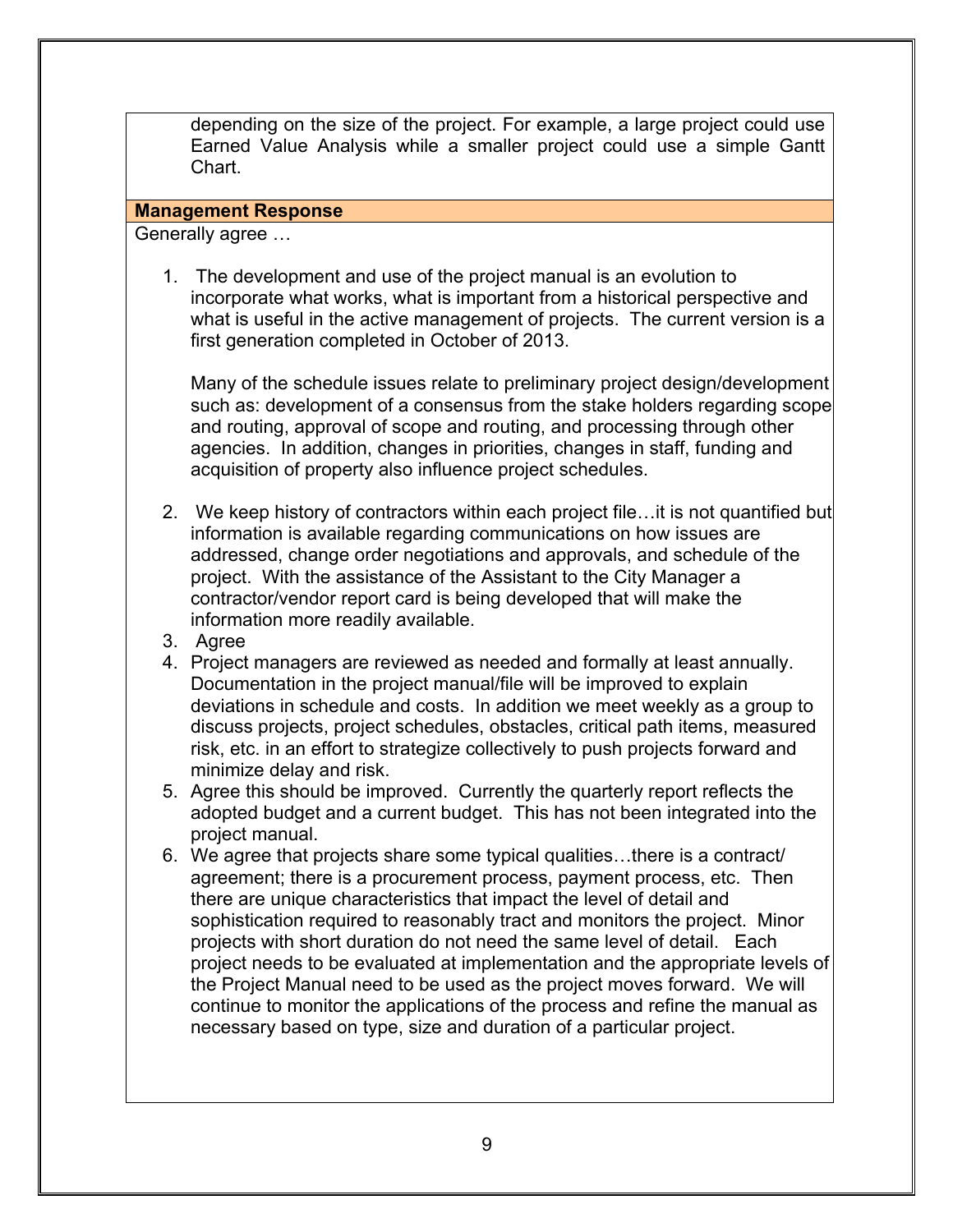#### **Action Plan**

Work on a second generation of the project manual and get additional buy in from the project managers. Evaluate resourcing to make sure there are sufficient resources to address the steps and documentation necessary while keeping key projects moving forward. We need to move from reactive project management to proactive project management to better control schedule and costs. One of the critical areas is to more efficiently address right-of-way acquisition. This may require outsourcing some of this activity and moving acquisition through to eminent domain. We also need to improve our community outreach on the more challenging projects to better develop community consensus as we move these projects toward construction.

Development of a contractor/vendor report card will be completed by the end of September and used going forward.

Documentation within the project manual/file will be improved to document schedule changes/refinements and cost changes.

Starting with the first quarter of fy 2015 we will include comparison of initial funding and schedule to current funding and schedule.

The Engineering Director will be tasked with the evaluation and development of additional performance indices related to project management, project schedule and project budget during his first year with a recommendation due the first quarter of fy 2016.

We will continue to monitor and customize the project manual as necessary based on type, size and duration of a particular project.

#### **Implementation Date**

The director of Engineering Earl Smith is schedule to start September 22, 2014. Evaluation and update of the project manual is a key initiative for his first 6 months. With an anticipated update around April 1, 2014.

Development of a contractor/vendor report card will be completed by the end of September and used going forward.

Documentation within the project manual/file will be improved to better document schedule changes/refinements and cost changes.

Starting with the first quarter of fy 2015 we will include comparison of initial funding and schedule to current funding and schedule.

The Engineering Director will be tasked with the evaluation and development of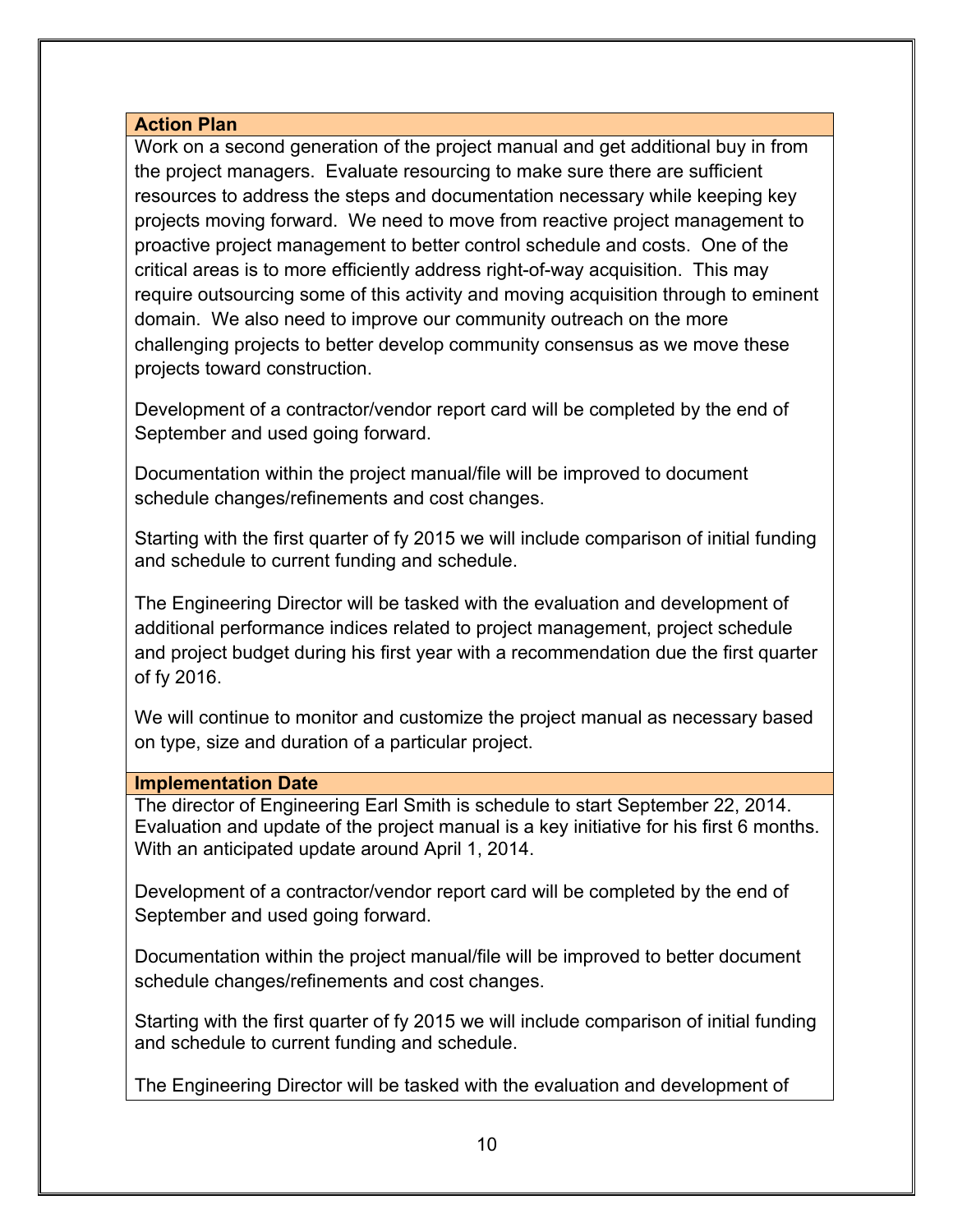additional performance indices related to project management, project schedule and project budget during his first year with a recommendation due the first quarter of fy 2016.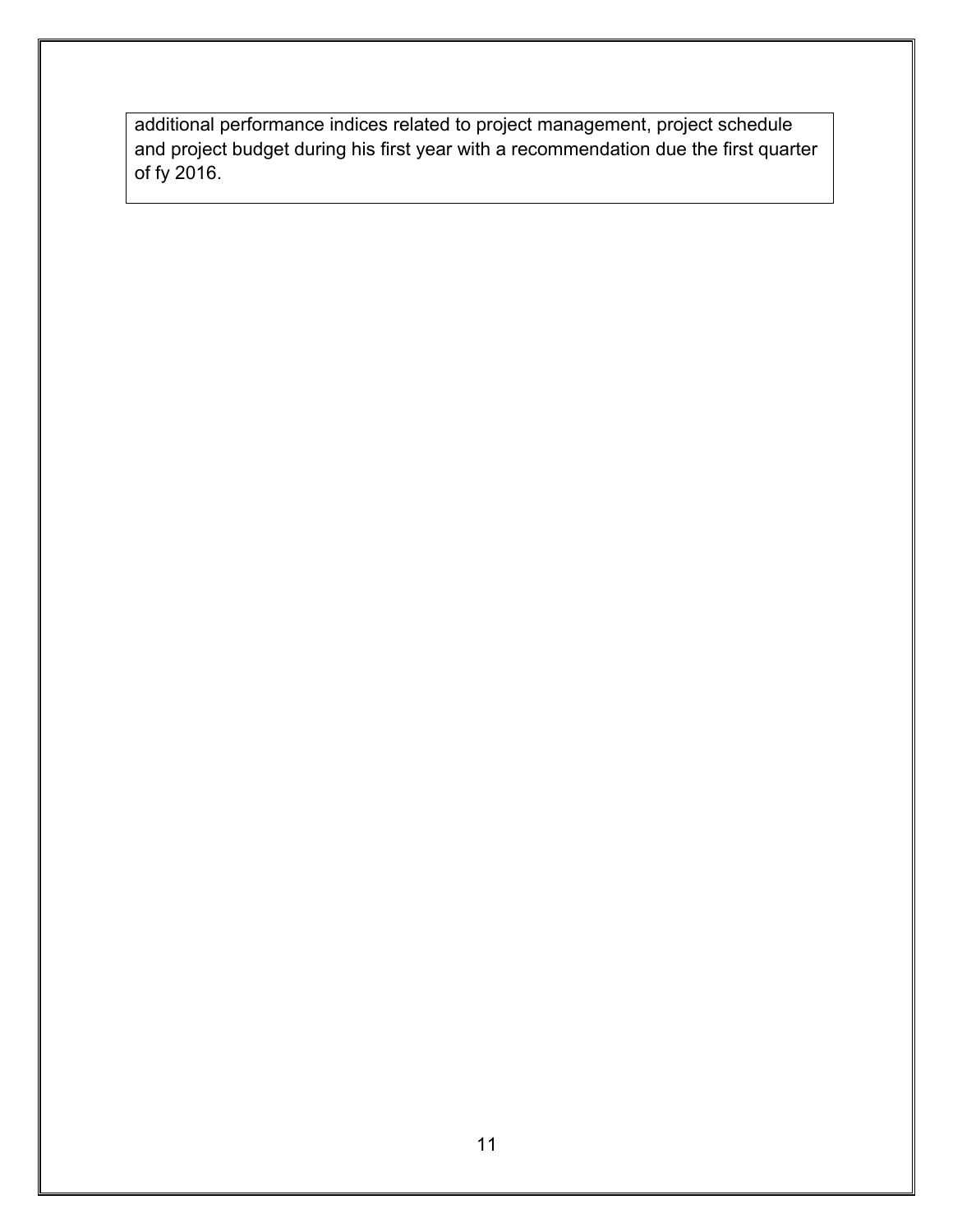|                          | Finding #2 - CIP Spreadsheet - Sub-Objective #2                                                                                                                                                                                                                                                                                                                                                      |
|--------------------------|------------------------------------------------------------------------------------------------------------------------------------------------------------------------------------------------------------------------------------------------------------------------------------------------------------------------------------------------------------------------------------------------------|
|                          | <b>Condition (The way it is)</b>                                                                                                                                                                                                                                                                                                                                                                     |
|                          | The CIP spreadsheet is not always kept up-to-date. Issues found are as follows:<br>$\triangleright$ Two projects were not found on the spreadsheet.<br>$\triangleright$ One project is set up electronically but no documents have been<br>placed in the file                                                                                                                                        |
|                          | $\triangleright$ One project did not have all relevant information placed in it                                                                                                                                                                                                                                                                                                                      |
|                          | <b>Criteria (The way it should be)</b>                                                                                                                                                                                                                                                                                                                                                               |
|                          | According to the Project Delivery Manual, "The Director of Engineering will be<br>responsible for the development and maintenance of a spreadsheet that includes<br>all CIP projects on itThe PM is responsible keeping the Director of Engineering<br>up to date and provides the proper information to the CIP spreadsheet to keep it up<br>to date. The CIP spreadsheet will be updated monthly." |
| <b>Effect (So what?)</b> |                                                                                                                                                                                                                                                                                                                                                                                                      |
|                          | Project Delivery can be hampered if the decision makers do not have up to date<br>statuses on the projects.                                                                                                                                                                                                                                                                                          |
|                          | <b>Cause (Difference between condition &amp; criteria)</b>                                                                                                                                                                                                                                                                                                                                           |
| Manual.                  | It does not appear that all parts of the Project Delivery Manual have been fully<br>implemented. Inquiry revealed that no training was provided on the Project Delivery                                                                                                                                                                                                                              |
|                          | <b>Recommendation</b>                                                                                                                                                                                                                                                                                                                                                                                |
|                          | To fully optimize the use of the Project Delivery Manual, briefings on the subject<br>matter would be beneficial.                                                                                                                                                                                                                                                                                    |
|                          | <b>Management Response</b>                                                                                                                                                                                                                                                                                                                                                                           |
|                          | Agree. The project manual is a first generation document and the team is working to<br>integrate this tool in there project management process. It is time for a full review of<br>the document to create a second generation document.                                                                                                                                                              |
| <b>Action Plan</b>       |                                                                                                                                                                                                                                                                                                                                                                                                      |
|                          | The project management team will work with the new Director of Engineering to                                                                                                                                                                                                                                                                                                                        |
|                          | create a second generation of the project manual. They will continue to integrate                                                                                                                                                                                                                                                                                                                    |
|                          | all of the manual elements into their daily work to improve overall project delivery,                                                                                                                                                                                                                                                                                                                |
|                          | reporting and management.                                                                                                                                                                                                                                                                                                                                                                            |
|                          |                                                                                                                                                                                                                                                                                                                                                                                                      |
|                          | <b>Implementation Date</b>                                                                                                                                                                                                                                                                                                                                                                           |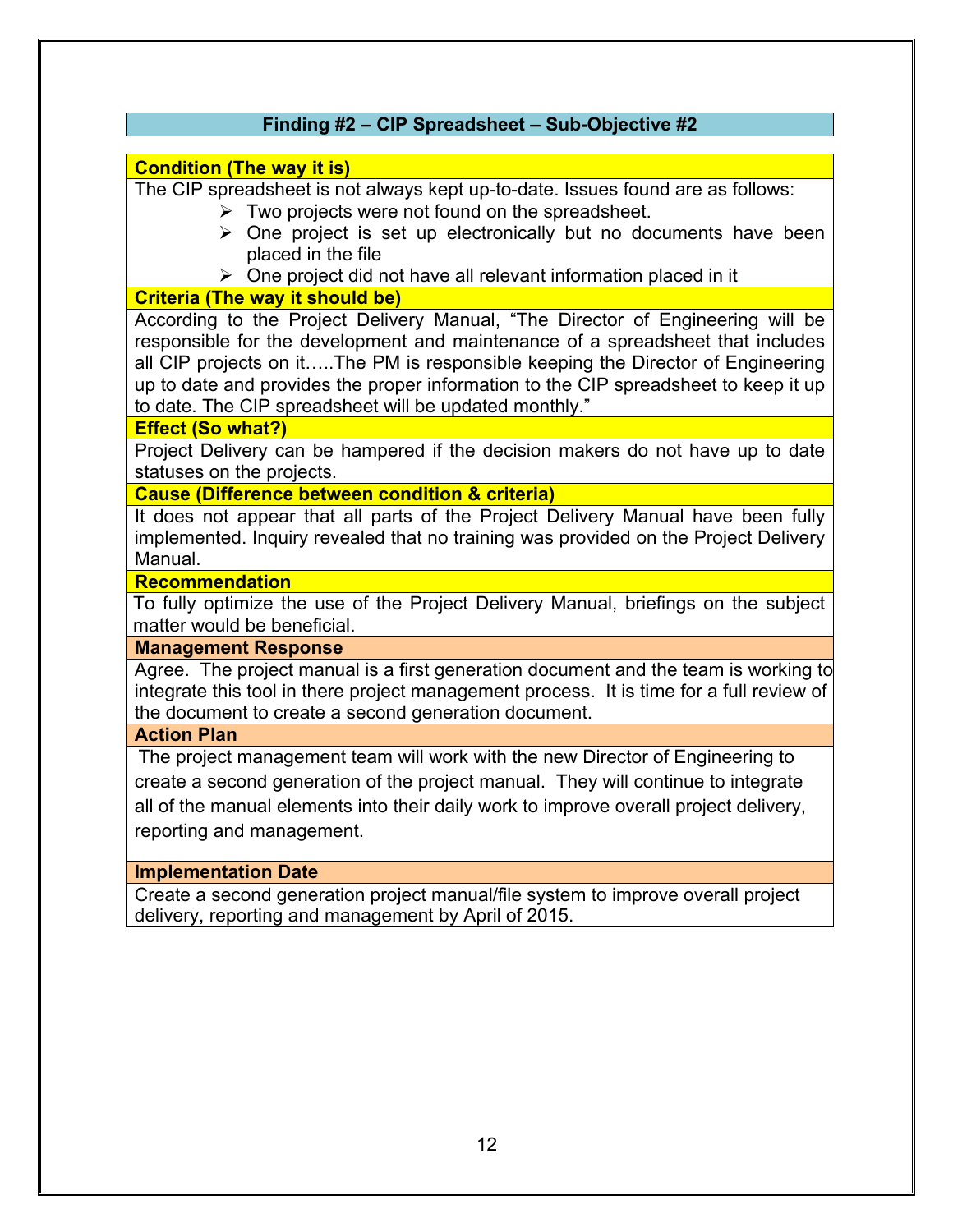# **Finding #3 – Actual Time vs. Budget Time and Variance Analysis – Sub-Objective #2**

#### **Condition (The way it is)**

Schedule is an important element of Project Delivery. Yet the sample indicated that only a couple projected Gantt Charts were present. No Gantt Chart was found comparing actual time to budget time. Consequently, no variance explanation for time delays was noted.

#### **Criteria (The way it should be)**

In the Project Delivery Manual it lists a requirement for Gantt Charts to be part of the Project Book. Gantt Charts are used to compare actual time vs. budget time

#### **Effect (So what?)**

Having a history of actual vs. budget times can be used for continuous improvement and for evaluation of the Project Manager. The lack of any variance explanations prevents a root cause analysis of project delivery failures.

#### **Cause (Difference between condition & criteria)**

Inquiry revealed that some in the department may not know how to construct a Gantt chart. No training was presented for the application of the Gantt chart.

#### **Recommendation**

Brief the department on the importance of scheduling (actual vs. budget) and determine if the Gantt chart is the best way to present such information.

Variance explanations could be part of the lessons learned.

#### **Management Response**

Agree. The development of an accurate schedule and budget is a priority regarding the delivery of Capital projects. Many of the schedule issues relate to project routing, development of a consensus from the stake holders regarding scope and routing, approval, processing through other agencies, changes in priorities, changes in staff, funding and acquisition of property. In most cases the use of a Gantt chart is an effective way to track the progress of the projects. In major projects with a critical delivery schedule the development of more comprehensive Gantt chart or critical path schedule is necessary to better monitor progress. Currently, many projects do not meet identified milestones for a variety of reasons listed above and we need to improve our ability to document those. In addition we meet weekly as a group to discuss projects, project schedules, obstacles, critical path items, measured risk, etc. in an effort to strategize collectively to push projects forward and minimize delay and risk.

Many times we are going from critical issue to critical issue based on the size and number of projects and do not completely document things that impact schedule and costs. It is clear we must improve.

#### **Action Plan**

1. Engineering will improve tracking of initial project milestones, costs and schedule and compare that with actual dates and final expenditures. This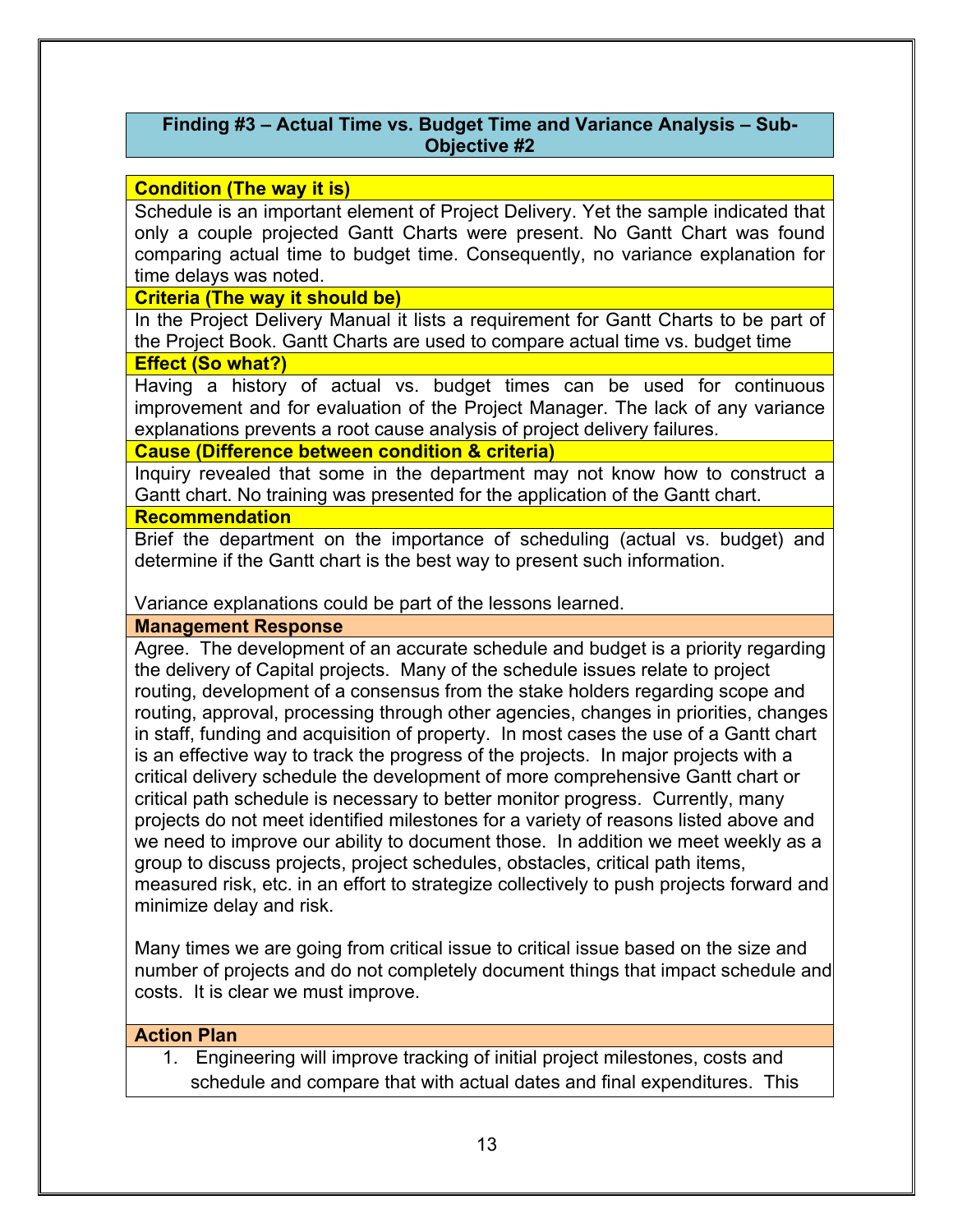comparison will be included in the quarterly report.

- 2. With the hiring of the new Director of Engineering we will have him evaluate development of additional indices previously identified.
- 3. The CIP program is very ambitious and we need to get the Engineering Director to make sure we are properly resourced and that resources are properly assigned to meet the expectations of the Council, community, and management. Over the past few years we have had a CIP in excess of \$100 million and delivered approximately \$50 million of projects. This should be completed by April of 2015 to be included as a part of the budget development for fiscal year 2016.

# **Implementation Date**

- 1. Starting with the first quarter of fy 2015 we will include comparison of initial funding and schedule to current funding and schedule.
- 2. The Engineering Director will be tasked with the evaluation and development of additional performance indices related to project schedule and budget during his first year with a recommendation due the first quarter of fy 2016.
- 3. We will continue evaluating resources and make recommendations as a part of the budget development for fiscal year 2016.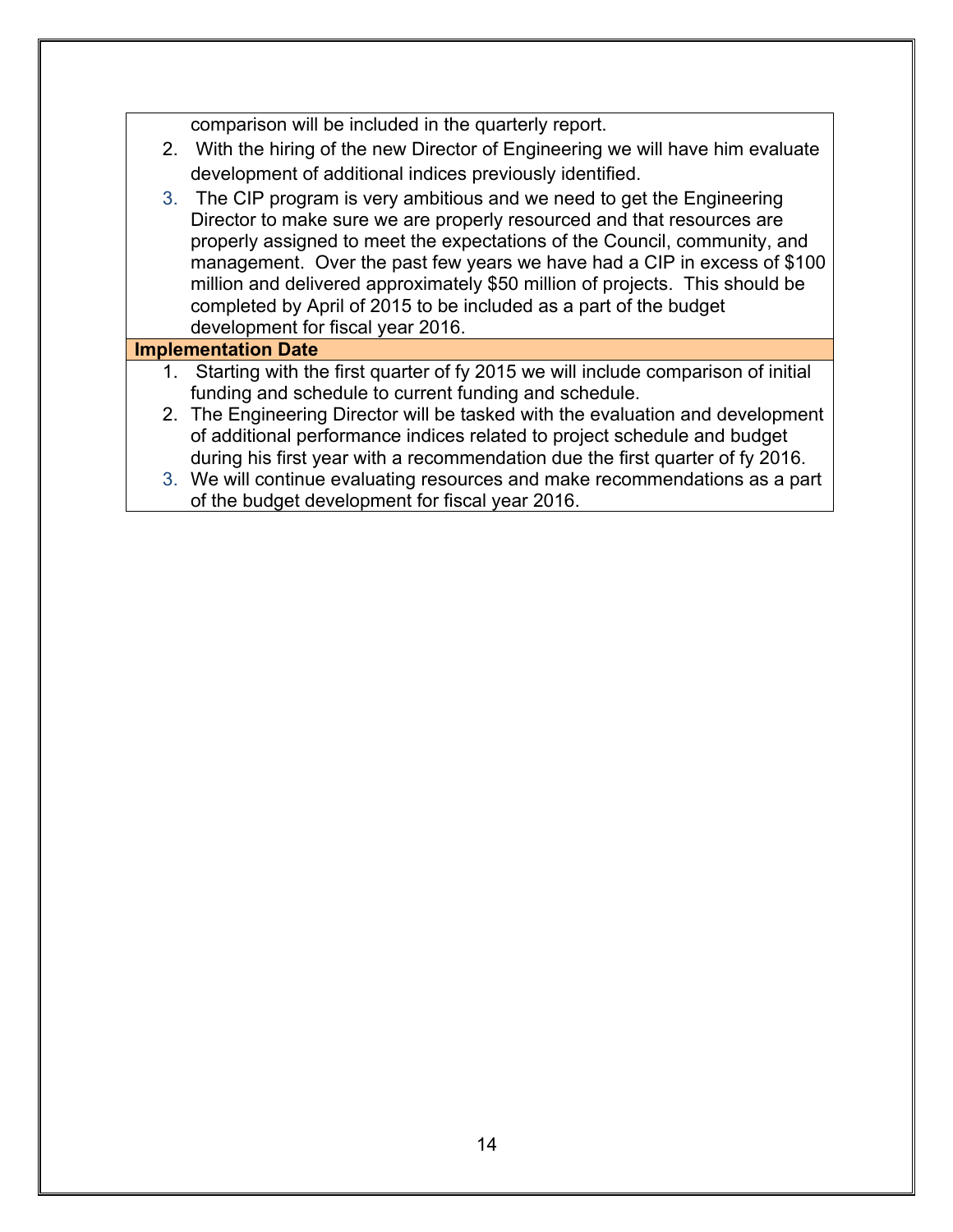# **EXHIBIT A**

# **Sampling Methodology**

Auditor judgmentally selected 10 Projects. They are as follows:

DR1302 – Genco Canal

FM1301 – Renovate Helen Hall Library

FR1301 – New Burn Building

PK0903 – Hometown Heroes Park (Pool)

ST1303 – Columbia Memorial Parkway

TR1204 – Fiber Network Traffic System to West Side

WT1102 – South Shore Harbor Pump Station

WT1108 – SH3 Pump Station

WT1206 – Countryside Pump Station & Well

WW1401 – MUD #6 Lift Station Rehab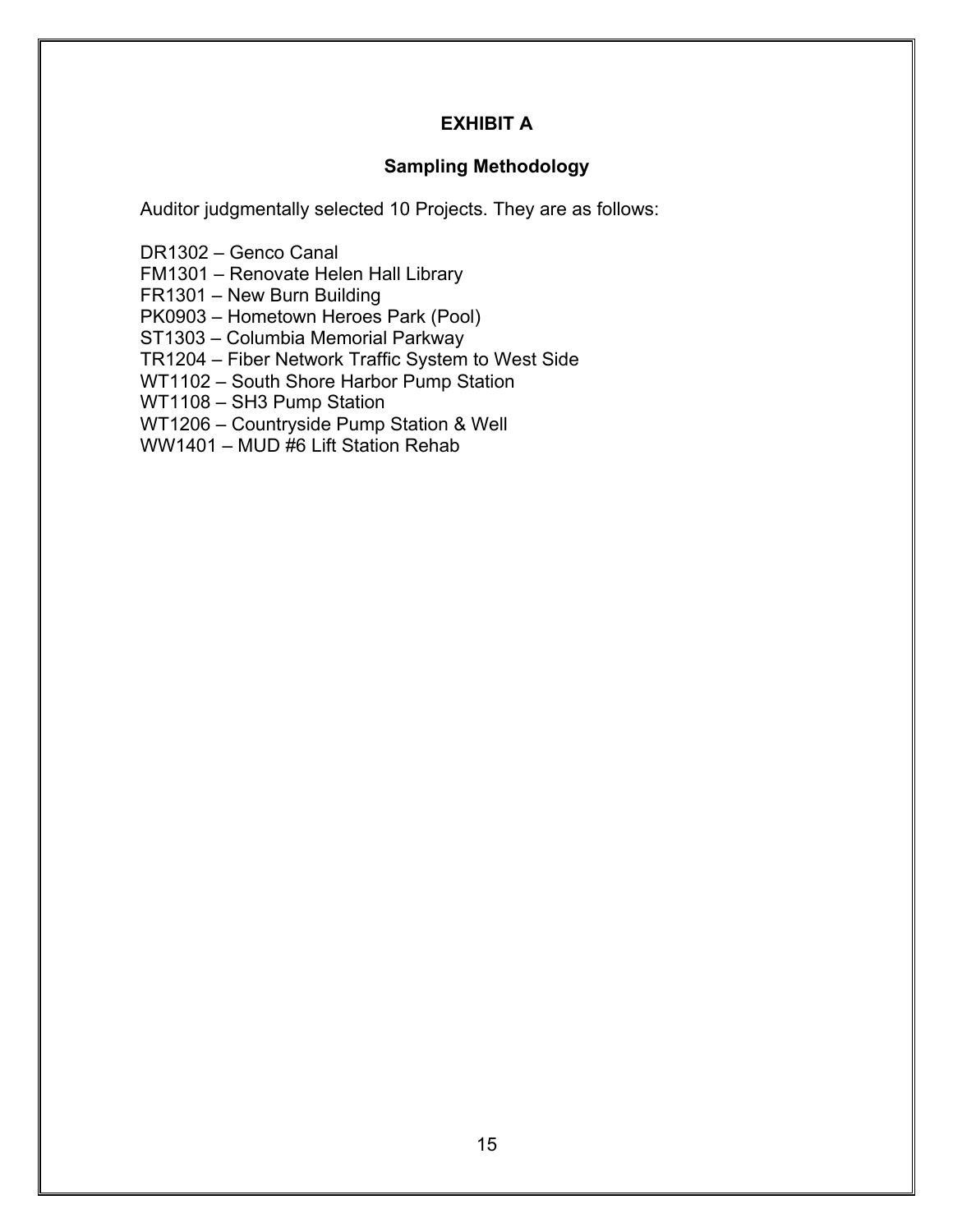# **EXHIBIT B**

# **Reliability and Integrity of Information**

The reliability and integrity of information appeared to be good as the examination of the Project Book includes source documents.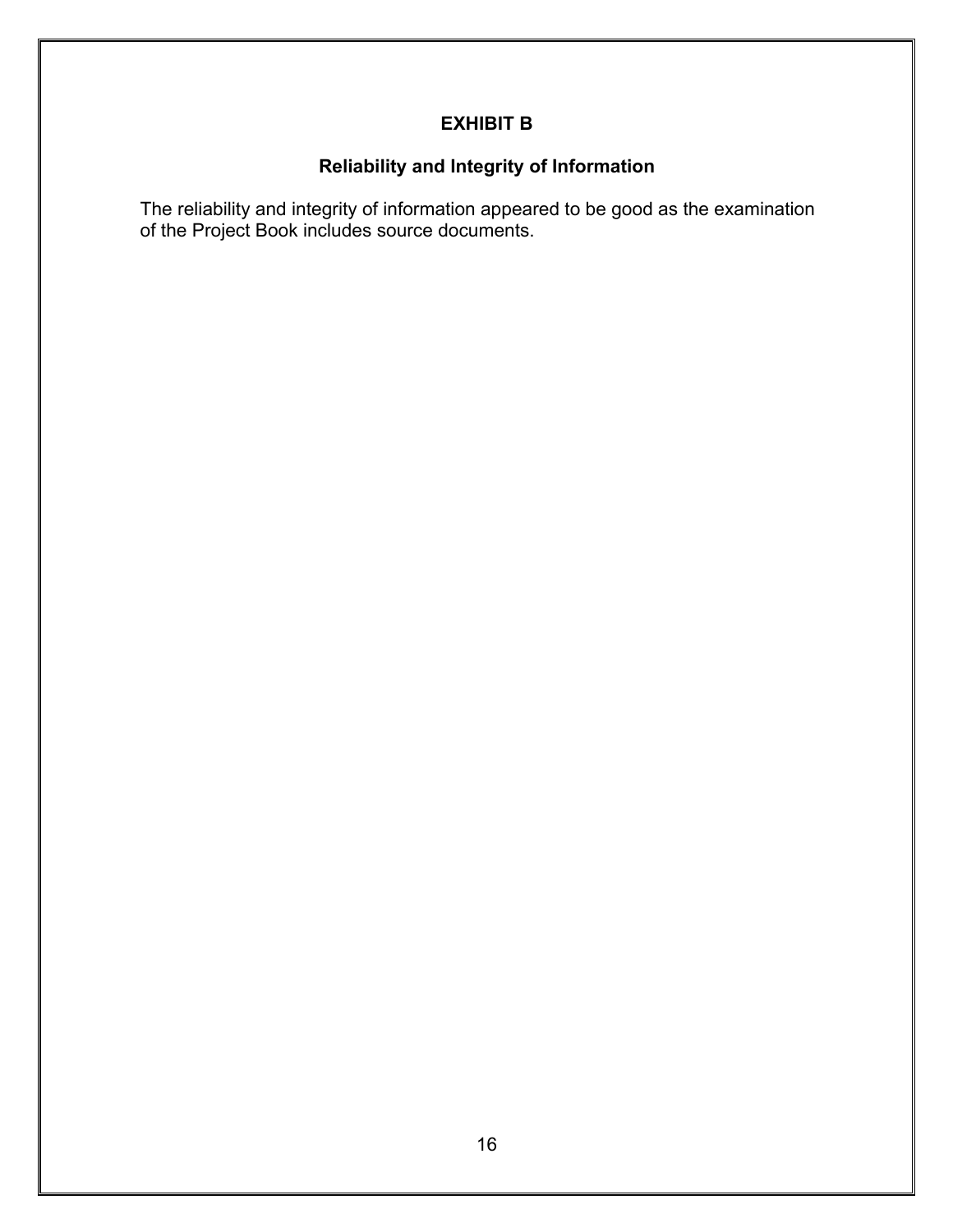# **EXHIBIT C**

## **Linking Cost and Schedule (Reference Opportunity for Improvement #1, Page 8, Number 5**

Earned Value Analysis is a popular way of measuring project management performance. While some of the terms may sound complicated the actual calculation is not complicated. The two that are mentioned here are in the Top 10 Project Management Benchmarking Measures according to the Center for Business Practices<sup>4</sup>

---------------------------------------------------------------------------------------------------------------

The following describes two such calculations for Earned Value Analysis.

Cost Performance Index (CPI index) – It represents the amount of work being completed on a project for every unit of cost spent. It is computed by EV/AC.

EV = Earned Value is calculated as follows: Actual Completion (%) \* Total Budget AC = Total Spend to date

A value of above 1 means that the project is doing well compared to the budget.

--------------------------------------------------------------------------------------------------------------- Schedule Performance Index (SPI index) – This represents how close actual work is being completed compared to the schedule. It is computed by EV/PV.

EV = Earned Value is calculated as follows: Actual Completion (%) \* Total Budget PV = Planned Completion \* Total Budget

A value of above one means that the project is doing well against the schedule.

---------------------------------------------------------------------------------------------------------------

An example will illustrate the simplicity of the calculation and the valuable information the indices can provide.

Total Budget \$900,000 To be completed in 9 months After one month completed 10% of the project and spent \$100,000 The planned completion should have been 15%

#### **Step One**:

Calculate Planned Value and Earned Value

- $\triangleright$  Planned Value = 15% \* \$900,000 = \$135,000
- $\triangleright$  Earned Value = 10% \* \$900,000 = \$90,000

 <sup>4</sup> "Measures of Project Management Performance and Value: A Benchmark of Current Business Practices," Comprehensive List of Measures, 2005, Center for Business Practices